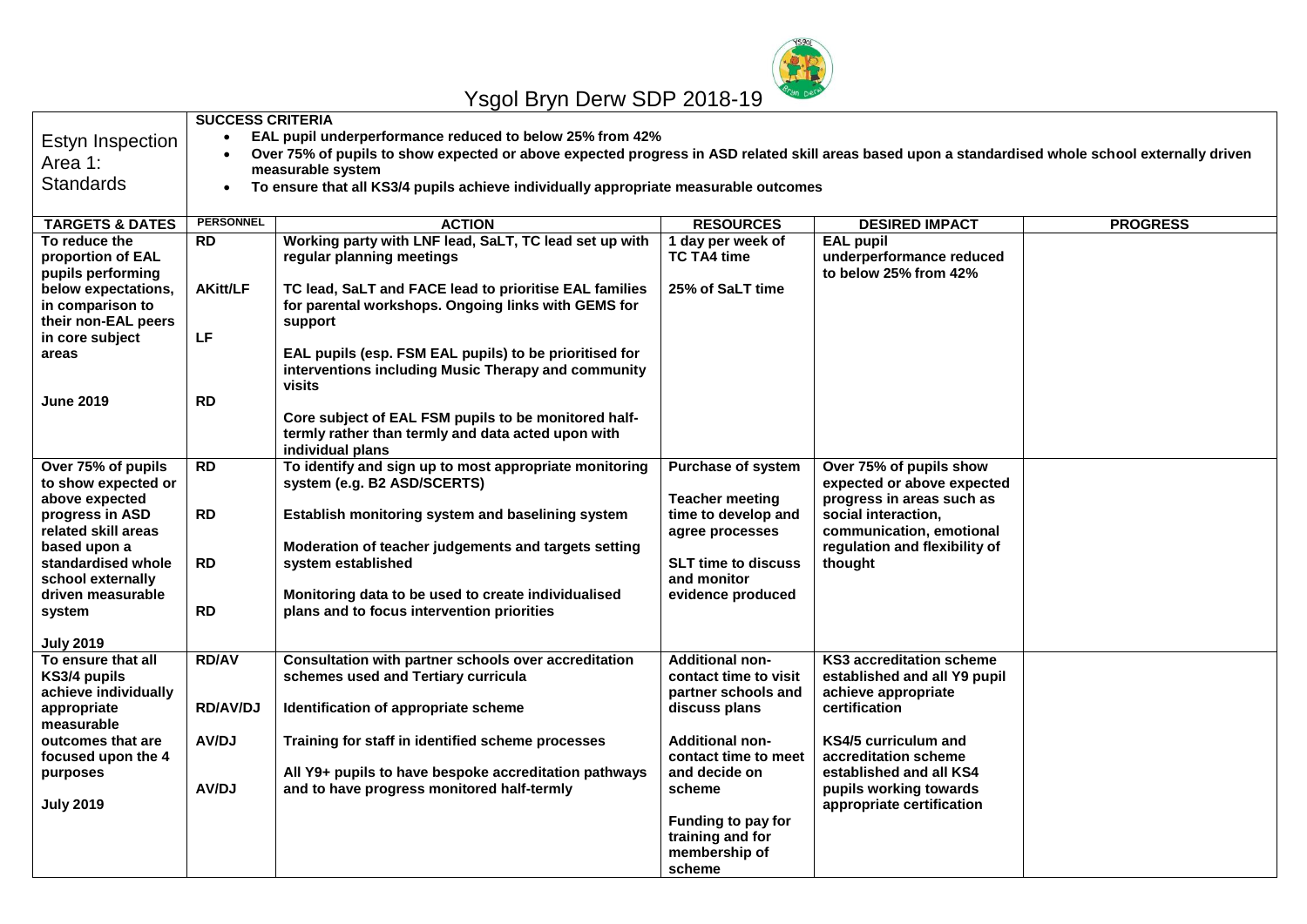

|                                               | <b>SUCCESS CRITERIA:</b>                                                                                                                                                                                                                 |                                                                                                                                     |                    |                                                   |                 |  |  |
|-----------------------------------------------|------------------------------------------------------------------------------------------------------------------------------------------------------------------------------------------------------------------------------------------|-------------------------------------------------------------------------------------------------------------------------------------|--------------------|---------------------------------------------------|-----------------|--|--|
| Estyn Inspection<br>Area 2:                   | Behaviour incidents reduce due to pupils developing greater interaction skills and feeling more motivated by school experiences<br>Pupil surveys will report increased levels of pupil wellbeing and positivity about school experiences |                                                                                                                                     |                    |                                                   |                 |  |  |
|                                               |                                                                                                                                                                                                                                          | Levels of pupils reporting positive attitudes towards learning will be higher in end of year survey than in baseline survey         |                    |                                                   |                 |  |  |
| Wellbeing and                                 |                                                                                                                                                                                                                                          | Rates of pupil high level engagement rises as a result of improved learning experiences in response to initial pupil voice feedback |                    |                                                   |                 |  |  |
| attitudes to                                  |                                                                                                                                                                                                                                          |                                                                                                                                     |                    |                                                   |                 |  |  |
| learning                                      |                                                                                                                                                                                                                                          |                                                                                                                                     |                    |                                                   |                 |  |  |
| <b>TARGETS &amp; DATES</b>                    | <b>PERSONNEL</b>                                                                                                                                                                                                                         | <b>ACTION</b>                                                                                                                       | <b>RESOURCES</b>   | <b>DESIRED IMPACT</b>                             | <b>PROGRESS</b> |  |  |
| To increase level of                          | <b>LF/RD</b>                                                                                                                                                                                                                             | SLT observation of non-classroom activities and                                                                                     | <b>SLT</b> time to | <b>Behaviour incidents</b>                        |                 |  |  |
| successful                                    |                                                                                                                                                                                                                                          | times of the day (lunchtimes, transitions,                                                                                          | liaise with        | reduce due to pupils                              |                 |  |  |
| purposeful pupil                              |                                                                                                                                                                                                                                          | community visits etc.) to baseline current skills                                                                                   | and visit          | developing greater                                |                 |  |  |
| interactions with                             |                                                                                                                                                                                                                                          | levels                                                                                                                              | other schools      | interaction skills and                            |                 |  |  |
| peers and adults in                           |                                                                                                                                                                                                                                          |                                                                                                                                     |                    | feeling more motivated                            |                 |  |  |
| other classes and in                          | <b>LF/AV</b>                                                                                                                                                                                                                             | Effective pupil voice and survey evidence gathered                                                                                  | <b>Enhanced</b>    | by school experiences                             |                 |  |  |
| the community via a                           |                                                                                                                                                                                                                                          | to identify pupil interests and motivators                                                                                          | provision          |                                                   |                 |  |  |
| more targeted 'out of<br>the classroom' offer |                                                                                                                                                                                                                                          |                                                                                                                                     | staff              | Pupil surveys will                                |                 |  |  |
|                                               | <b>RD/LF/AV</b>                                                                                                                                                                                                                          | Liaison with partner schools and professionals to                                                                                   | timetable          | report increased levels                           |                 |  |  |
| to all pupils                                 |                                                                                                                                                                                                                                          | identify successful opportunities available                                                                                         | time               | of pupil wellbeing and<br>positivity about school |                 |  |  |
| <b>June 2019</b>                              | LF                                                                                                                                                                                                                                       | Targeting of enhanced provision staff timetable to                                                                                  | <b>FACE Action</b> | experiences                                       |                 |  |  |
|                                               |                                                                                                                                                                                                                                          | maximise opportunities                                                                                                              | Plan               |                                                   |                 |  |  |
| <b>Engagement levels</b>                      | <b>LF/AKitt</b>                                                                                                                                                                                                                          | Pupil wellbeing questionnaire developed and                                                                                         | <b>SLT and TC</b>  | Levels of pupils                                  |                 |  |  |
| and positive attitudes                        |                                                                                                                                                                                                                                          | distributed to all pupils, and revisited later in year                                                                              | lead time          | reporting positive                                |                 |  |  |
|                                               |                                                                                                                                                                                                                                          | to plot progress                                                                                                                    |                    | attitudes towards                                 |                 |  |  |
| to learning will be                           |                                                                                                                                                                                                                                          |                                                                                                                                     |                    | learning will be higher                           |                 |  |  |
| enhanced, as                                  | LF/VB                                                                                                                                                                                                                                    | Establish system of recording, plotting, measuring                                                                                  | <b>SLT time</b>    | in end of year survey                             |                 |  |  |
| evidence via                                  |                                                                                                                                                                                                                                          | and moderating pupil match to engagement profiles                                                                                   |                    | than in baseline survey                           |                 |  |  |
| increased                                     |                                                                                                                                                                                                                                          | for P-scale pupils                                                                                                                  |                    |                                                   |                 |  |  |
| proportions of time                           |                                                                                                                                                                                                                                          |                                                                                                                                     |                    | Rates of pupil high                               |                 |  |  |
| where pupils are                              | AV/DJ                                                                                                                                                                                                                                    | Establish system of recording, plotting, measuring                                                                                  | <b>TLR time</b>    | level engagement rises                            |                 |  |  |
| meeting their                                 |                                                                                                                                                                                                                                          | and moderating pupil voice evidence in teacher                                                                                      |                    | as a result of improved                           |                 |  |  |
| engagement profiles                           |                                                                                                                                                                                                                                          | feedback for NC-level pupils                                                                                                        |                    | learning experiences in                           |                 |  |  |
|                                               |                                                                                                                                                                                                                                          |                                                                                                                                     |                    | response to initial pupil                         |                 |  |  |
|                                               |                                                                                                                                                                                                                                          |                                                                                                                                     |                    | voice feedback                                    |                 |  |  |
|                                               |                                                                                                                                                                                                                                          |                                                                                                                                     |                    |                                                   |                 |  |  |
| <b>June 2019</b>                              |                                                                                                                                                                                                                                          |                                                                                                                                     |                    |                                                   |                 |  |  |
|                                               |                                                                                                                                                                                                                                          |                                                                                                                                     |                    |                                                   |                 |  |  |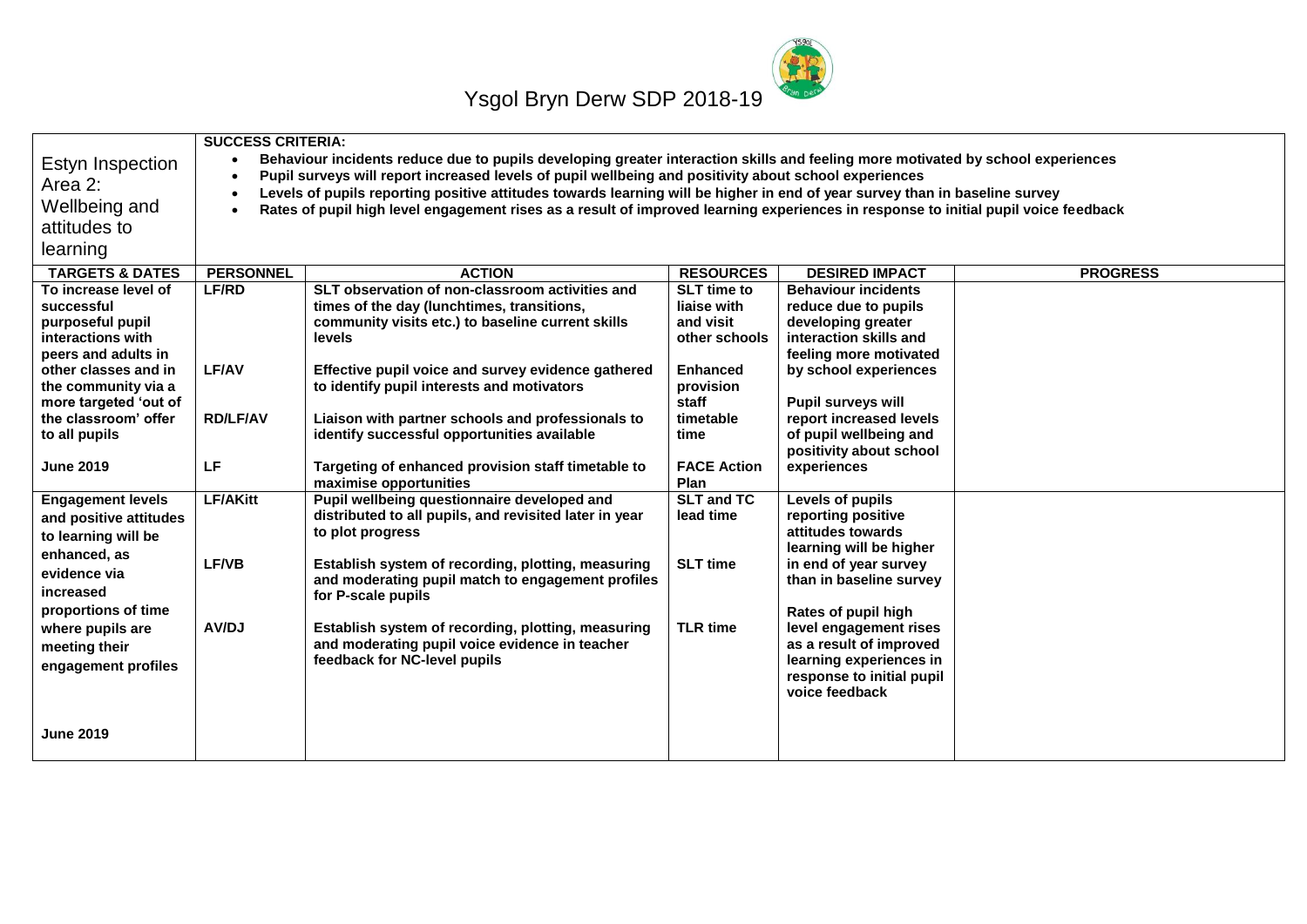

|                                                                                                                                                                                      | <b>SUCCESS CRITERIA:</b>                                                                                                               |                                                                                                                                                                                                                                                                             |                                                             |                                                                                                                                             |                 |  |  |  |
|--------------------------------------------------------------------------------------------------------------------------------------------------------------------------------------|----------------------------------------------------------------------------------------------------------------------------------------|-----------------------------------------------------------------------------------------------------------------------------------------------------------------------------------------------------------------------------------------------------------------------------|-------------------------------------------------------------|---------------------------------------------------------------------------------------------------------------------------------------------|-----------------|--|--|--|
| Estyn Inspection                                                                                                                                                                     | 100% of scrutinies, audits and observations report good or better outcomes (and this is in line with pupil progress data)<br>$\bullet$ |                                                                                                                                                                                                                                                                             |                                                             |                                                                                                                                             |                 |  |  |  |
| Area 3: Teaching                                                                                                                                                                     |                                                                                                                                        | Rates of pupil progress to be higher than in 2017-18                                                                                                                                                                                                                        |                                                             |                                                                                                                                             |                 |  |  |  |
|                                                                                                                                                                                      | $\bullet$                                                                                                                              | Observations and scrutinies to clearly evidence increased level of challenge and response to this                                                                                                                                                                           |                                                             |                                                                                                                                             |                 |  |  |  |
| and learning                                                                                                                                                                         | $\bullet$                                                                                                                              | Pupils will show increased confidence in engaging with and using incidental Welsh words and phrases, and show better resilience to this in the community                                                                                                                    |                                                             |                                                                                                                                             |                 |  |  |  |
| experiences                                                                                                                                                                          | Pupil surveys will show enhanced sense of belonging and Welsh identity                                                                 |                                                                                                                                                                                                                                                                             |                                                             |                                                                                                                                             |                 |  |  |  |
| <b>TARGETS &amp; DATES</b>                                                                                                                                                           | <b>PERSONNEL</b>                                                                                                                       | <b>ACTION</b>                                                                                                                                                                                                                                                               | <b>RESOURCES</b>                                            | <b>DESIRED IMPACT</b>                                                                                                                       | <b>PROGRESS</b> |  |  |  |
| All learning experiences<br>will be good or better as<br>evidenced by planning,<br>teaching & learning and<br>marking observations/<br>scrutinies across all<br>classrooms to ensure | <b>LF/AV</b><br><b>LF/AV</b><br>All teachers                                                                                           | Carousel of Standards group focus areas - observations, audits and<br>scrutinies<br>Effective, prompt and purposeful feedback delivered and followed up for<br>improvement evidence<br>Opportunities for teachers to observe practice in other classes and other            | <b>SLT/TLR time</b><br><b>SLT/TLR time</b>                  | 100% of scrutinies,<br>audits and<br>observations report<br>good or better<br>outcomes (and this is<br>in line with pupil<br>progress data) |                 |  |  |  |
| pupils progress over<br>time and across key                                                                                                                                          |                                                                                                                                        | similar settings.                                                                                                                                                                                                                                                           | <b>PPA/Triad/</b><br>additional time                        |                                                                                                                                             |                 |  |  |  |
| milestones<br><b>June 2019</b>                                                                                                                                                       | All<br>teachers/<br>TA4s                                                                                                               | Use of technology to film own teaching and reflect                                                                                                                                                                                                                          | iPads                                                       |                                                                                                                                             |                 |  |  |  |
| To ensure all pupils<br>receive a high level of<br>challenge and make                                                                                                                | <b>SLT/TLR/TA</b><br>4s                                                                                                                | Focus on appropriate and challenging learning objectives (inc Core<br>subject, IEP, Motor skills, ICT) known by all class staff for all learning<br>experiences - through range of meetings and INSET                                                                       | <b>Priority time in</b><br>meetings/INSET                   | Rates of pupil<br>progress to be higher<br>than in 2017-18                                                                                  |                 |  |  |  |
| strong progress in<br>relation to their personal<br>profile and journey                                                                                                              | LF/AV                                                                                                                                  | Scrutinies and observations to have challenge to all pupils to achieve as<br>well as they can, clear and relevant objectives and the impact of<br>classroom layout on productive learning as a core focus                                                                   | <b>Standards group</b><br>carousel time<br>Priority time in | <b>Observations and</b><br>scrutinies to clearly<br>evidence increased<br>level of challenge and                                            |                 |  |  |  |
| February 2019 & then<br><b>June 2019</b>                                                                                                                                             | <b>RD/LF</b>                                                                                                                           | Teacher meeting time to focus upon a whole school approach to setting<br>appropriate, clear objectives delivered through a range of approaches<br>and resources                                                                                                             | meetings<br>Priority time in 1to1<br>meetings and           | response to this                                                                                                                            |                 |  |  |  |
|                                                                                                                                                                                      | RD/LF/AV                                                                                                                               | Cycle of assessment and progress data to be analysed and cross-<br>referenced with scrutiny and observation evidence to ensure that<br>practice is having the desired impact. Teacher involvement in analysing<br>own progress data to be enhanced via carousel of meetings | standards group<br>time                                     |                                                                                                                                             |                 |  |  |  |
| <b>Incidental Welsh</b><br>opportunities are                                                                                                                                         | LF/AV                                                                                                                                  | Incidental Welsh training for whole school in Twilight/Meeting time                                                                                                                                                                                                         | <b>SLT/TLR planning</b><br>time                             | <b>Pupils will show</b><br>increased confidence                                                                                             |                 |  |  |  |
| embedded across all                                                                                                                                                                  | LF                                                                                                                                     | Finalise and analyse Welsh skills audit                                                                                                                                                                                                                                     | <b>Twilight time (2hrs)</b>                                 | in engaging with and<br>using incidental Welsh                                                                                              |                 |  |  |  |
| classes in daily pupil<br>experiences                                                                                                                                                | <b>AV/AKell</b>                                                                                                                        | CPG to have incidental Welsh as a priority focus                                                                                                                                                                                                                            |                                                             | words and phrases,<br>and show better                                                                                                       |                 |  |  |  |
| <b>April 2019</b>                                                                                                                                                                    | <b>RD/LF/AV</b>                                                                                                                        | Planning scrutinies, learning walks and books scrutinies to have Welsh<br>as a focus area within judgements                                                                                                                                                                 | <b>SLT time</b>                                             | resilience to this in the<br>community                                                                                                      |                 |  |  |  |
|                                                                                                                                                                                      | ΜS                                                                                                                                     | Staff and pupil Welsh user of the week awards                                                                                                                                                                                                                               | <b>SLT</b>                                                  | <b>Pupil surveys will</b><br>show enhanced sense                                                                                            |                 |  |  |  |
|                                                                                                                                                                                      | <b>LF/AV</b>                                                                                                                           | Introduce and embed Flik and Flak Welsh scheme via NCC                                                                                                                                                                                                                      |                                                             | of belonging and<br><b>Welsh identity</b>                                                                                                   |                 |  |  |  |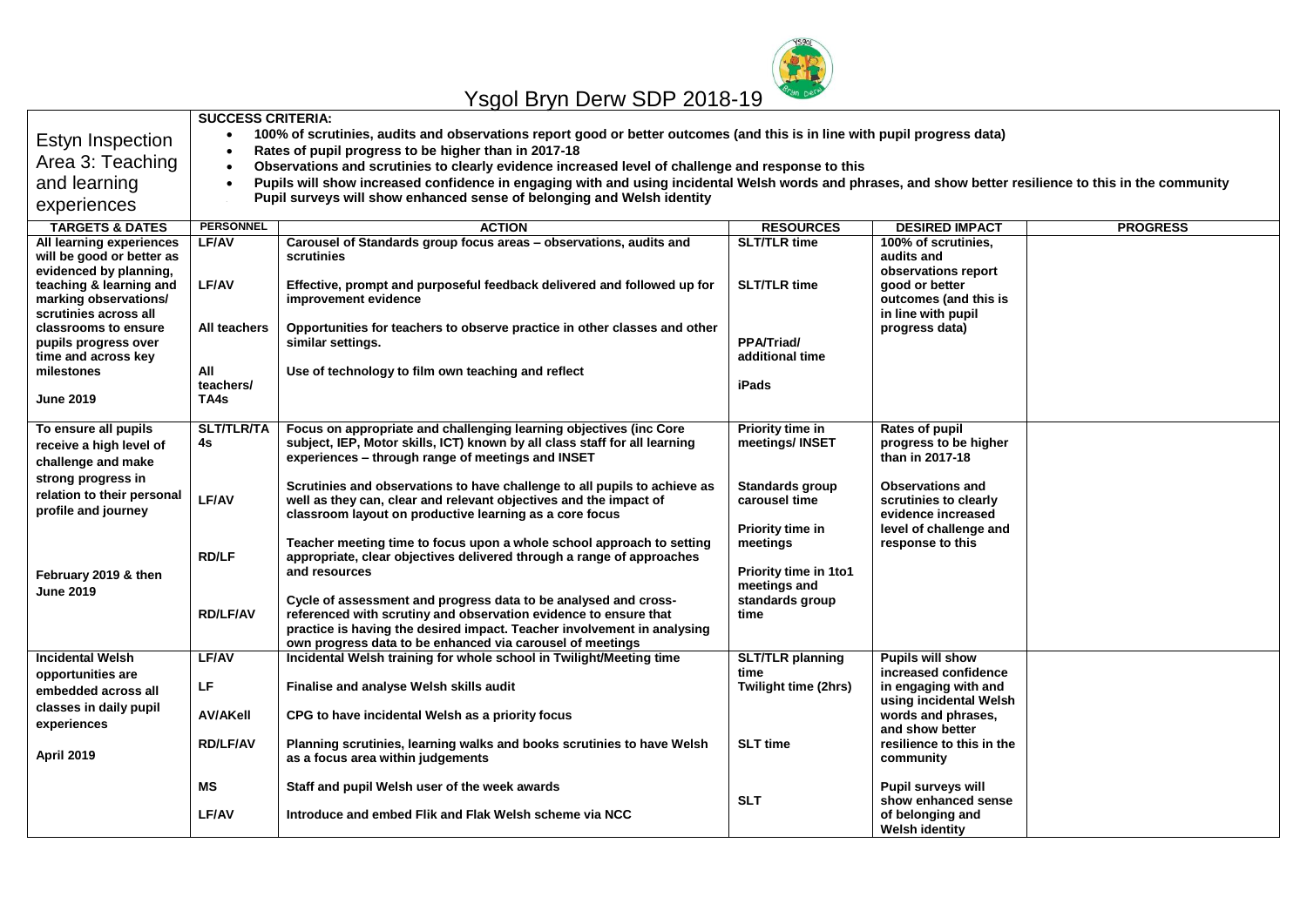

| Estyn Inspection<br>Area 4: Care,<br>support and<br>quidance                     | <b>SUCCESS CRITERIA:</b> | Under performing pupils will progress at rates more in line with their peers<br>Progress in identified areas will return closer to the expected levels<br>Survey, engagement profile and observation evidence to clearly show increased confidence in decision making and increase in proportion of appropriate<br>choices being made |                                         |                                                                                              |                 |
|----------------------------------------------------------------------------------|--------------------------|---------------------------------------------------------------------------------------------------------------------------------------------------------------------------------------------------------------------------------------------------------------------------------------------------------------------------------------|-----------------------------------------|----------------------------------------------------------------------------------------------|-----------------|
| <b>TARGETS &amp; DATES</b>                                                       | <b>PERSONNEL</b>         | <b>ACTION</b>                                                                                                                                                                                                                                                                                                                         | <b>RESOURCES</b>                        | <b>DESIRED IMPACT</b>                                                                        | <b>PROGRESS</b> |
| <b>Maximising impact</b><br>of enhanced<br>interventions by                      | <b>LF/RD</b>             | Develop single whole school identification,<br>prioritising and monitoring system for full range of<br><b>interventions</b>                                                                                                                                                                                                           | <b>SLT time</b>                         | <b>Under performing</b><br>pupils will progress<br>at rates more in line<br>with their peers |                 |
| ensuring that all<br>interventions are<br>appropriately                          | <b>LF/RD</b>             | Introduce new interventions as necessary<br>following identification processes                                                                                                                                                                                                                                                        | <b>Training costs</b>                   | <b>Progress in identified</b><br>areas will return                                           |                 |
| targeted and<br>consistently<br>monitored via a                                  | LF                       | Develop steering group which identifies and<br>monitors assignment of pupils to interventions                                                                                                                                                                                                                                         | <b>Meeting time</b><br>prioritised      | closer to the<br>expected levels                                                             |                 |
| robust whole school<br>monitoring system                                         | LF                       | Provide time for intervention teams to meet and<br>share progress data and procedures                                                                                                                                                                                                                                                 | <b>LWM</b> meeting<br>time              |                                                                                              |                 |
| <b>March 2019</b>                                                                | <b>LF/RD</b>             | Review and reorganise time committed to each<br>intervention based upon pupil need and impact of<br><b>interventions</b>                                                                                                                                                                                                              | <b>SLT priority</b><br>time             |                                                                                              |                 |
|                                                                                  | <b>LF/RD</b>             | Robustly monitor and evidence impact of each<br>intervention and value for money delivered                                                                                                                                                                                                                                            | <b>SLT priority</b><br>time             |                                                                                              |                 |
| To develop role of<br>pupils as ethical,<br>informed citizens by                 | <b>LF/IC</b>             | Fully establish and embed school council and eco-<br>committee procedures and pupil participation                                                                                                                                                                                                                                     | <b>Intervention</b><br>staff time       | Survey, engagement<br>profile and<br>observation evidence                                    |                 |
| developing their<br>decision making<br>skills through clubs,<br>community visits | <b>VB/SH/AKitt/IC</b>    | Develop a range of lunchtime experiences and<br>clubs that provide opportunities to develop<br>physical and mental wellbeing                                                                                                                                                                                                          | <b>Protected time</b><br>for club leads | to clearly show<br>increased confidence<br>in decision making<br>and increase in             |                 |
| and school council<br>February 2019                                              | <b>RD/LF</b>             | Provide capacity to ensure that all classes engage<br>with appropriate community opportunities - both<br>regular visits and targeted opportunities                                                                                                                                                                                    | <b>EIG resource</b>                     | proportion of<br>appropriate choices<br>being made                                           |                 |
|                                                                                  | <b>IC/LF</b>             | <b>Achieve Rights Respecting Schools Award</b><br>(UNESCO)                                                                                                                                                                                                                                                                            | Cost of<br>accreditation<br>£250        |                                                                                              |                 |